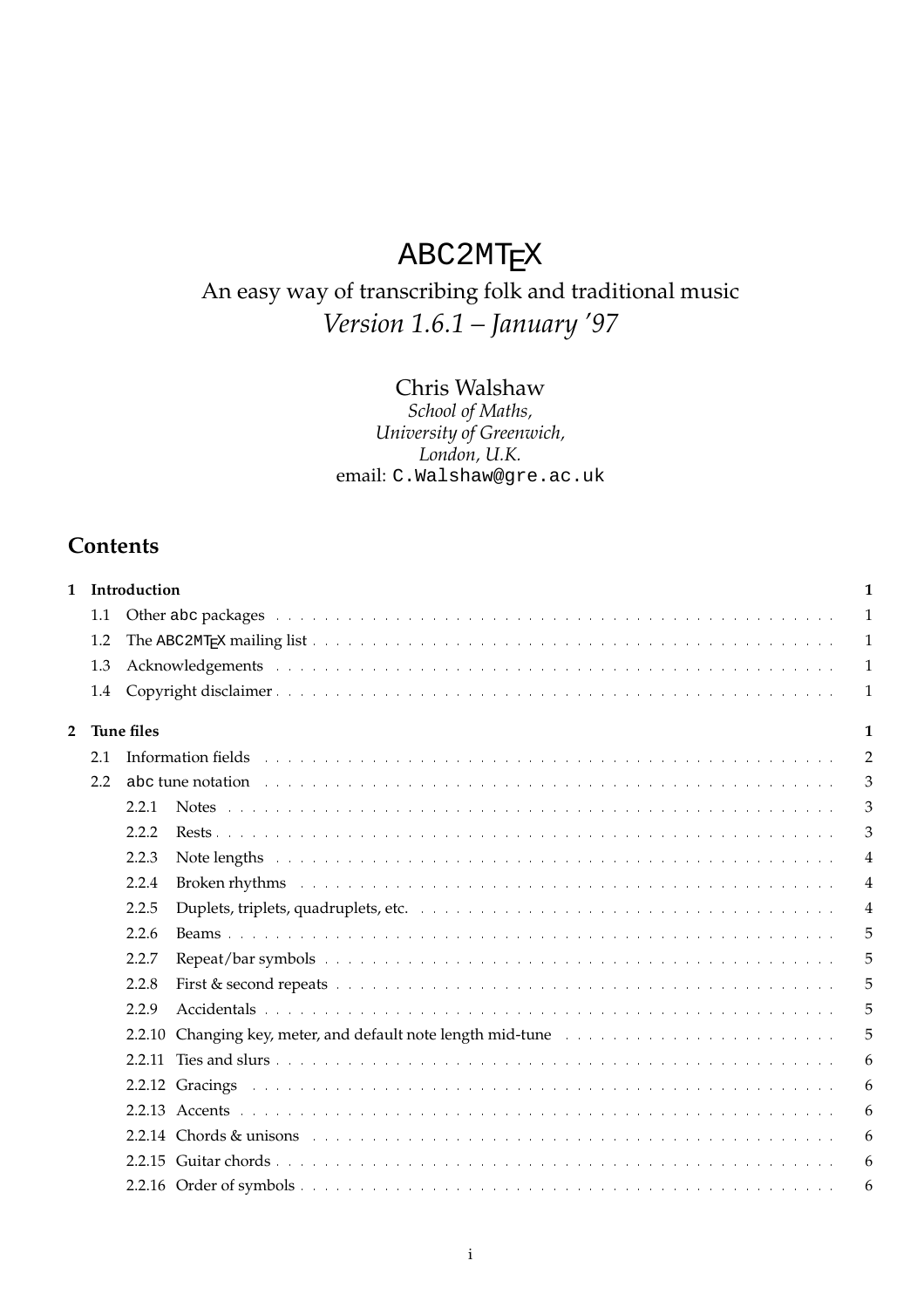|   |                                      |                                                                                                                                                                                                                                         | 6              |  |  |
|---|--------------------------------------|-----------------------------------------------------------------------------------------------------------------------------------------------------------------------------------------------------------------------------------------|----------------|--|--|
|   |                                      |                                                                                                                                                                                                                                         | 7              |  |  |
|   |                                      |                                                                                                                                                                                                                                         | $\overline{7}$ |  |  |
|   | 2.3                                  |                                                                                                                                                                                                                                         | $\overline{7}$ |  |  |
|   |                                      | User settings the community of the community of the community of the community of the community of the community of the community of the community of the community of the community of the community of the community of the<br>2.3.1  | $\overline{7}$ |  |  |
|   |                                      | 2.3.2                                                                                                                                                                                                                                   | 8              |  |  |
|   |                                      | Internote spacings and a construction of the construction of the construction of the construction of the construction of the construction of the construction of the construction of the construction of the construction of t<br>2.3.3 | 8              |  |  |
|   |                                      | TpX input a construction of the contract of the construction of the construction of the construction of the construction of the construction of the construction of the construction of the construction of the construction o<br>2.3.4 | 8              |  |  |
|   |                                      |                                                                                                                                                                                                                                         | 8              |  |  |
|   |                                      |                                                                                                                                                                                                                                         |                |  |  |
| 3 | $\boldsymbol{q}$<br>Running abc2mtex |                                                                                                                                                                                                                                         |                |  |  |
|   | 3.1                                  | TEX input the contract of the contract of the contract of the contract of the contract of the contract of                                                                                                                               | 9              |  |  |
|   | 3.2                                  |                                                                                                                                                                                                                                         | 10             |  |  |
|   | 3.3                                  | <b>Transposing tunes</b> ( <i>i.e., i.e., i.e., i.e., i.e., i.e., i.e., i.e., i.e., i.e., i.e., i.e., i.e., i.e.</i>                                                                                                                    | 10             |  |  |
|   | 3.4                                  |                                                                                                                                                                                                                                         | 11             |  |  |
|   | 3.5                                  | Customising the output with a contract of the contract of the contract of the contract of the contract of the contract of the contract of the contract of the contract of the contract of the contract of the contract of the           | 11             |  |  |
|   | 3.6                                  | Using make the contract of the contract of the contract of the contract of the contract of the contract of the                                                                                                                          | 11             |  |  |
|   |                                      |                                                                                                                                                                                                                                         |                |  |  |
| 4 |                                      | <b>Extensions</b>                                                                                                                                                                                                                       | 11             |  |  |
|   | 4.1                                  |                                                                                                                                                                                                                                         | 11             |  |  |
|   | 4.2                                  | Multi-stave output was a conservative conservative conservative conservative conservative conservative conservative conservative conservative conservative conservative conservative conservative conservative conservative co          | 11             |  |  |
| 5 |                                      | <b>Bugs and features</b>                                                                                                                                                                                                                | 12             |  |  |
| 6 |                                      | The future                                                                                                                                                                                                                              | 12             |  |  |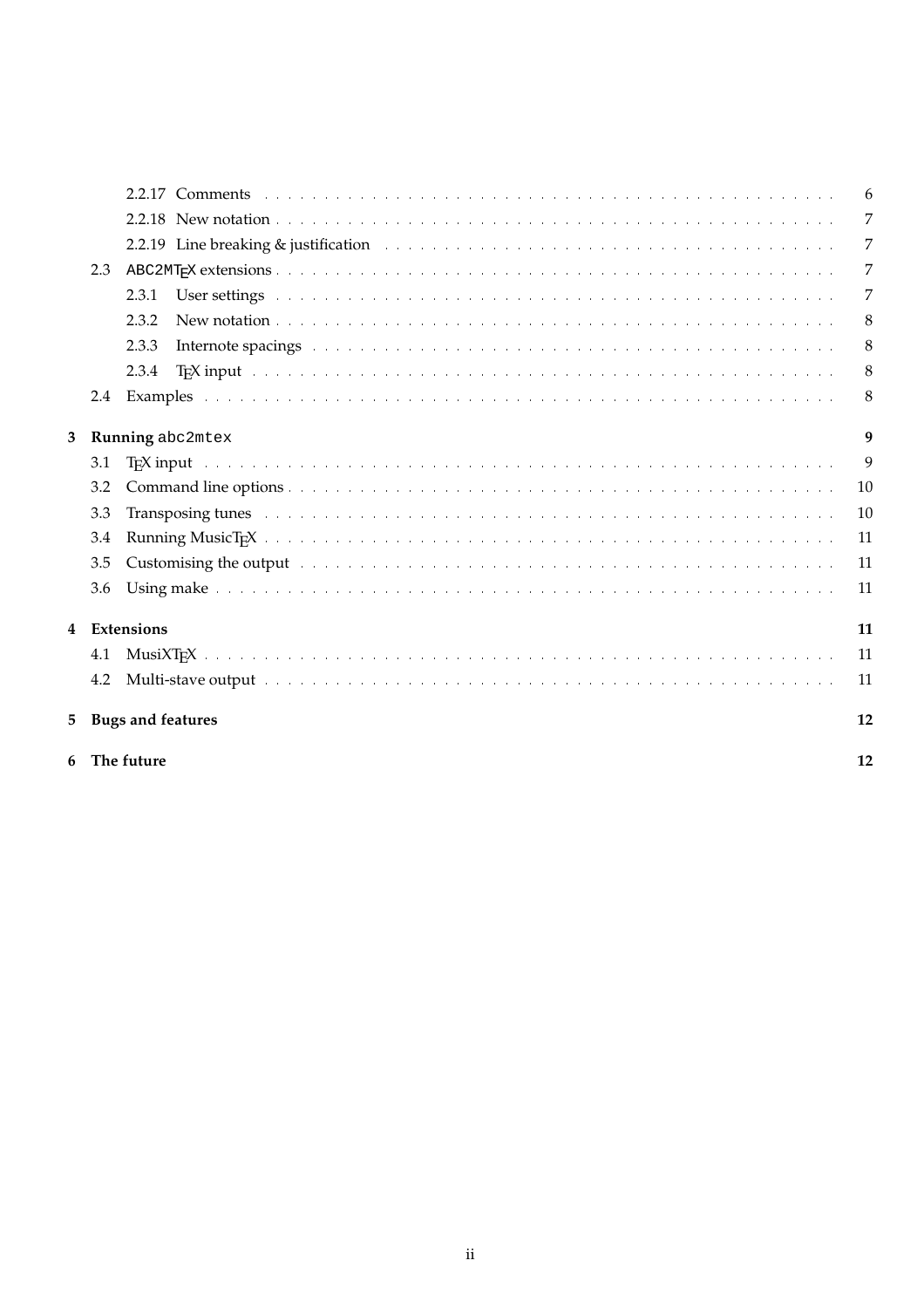## **1 Introduction**

#### Welcome to ABC2MTFX!

This is a package written to typeset tunes stored in an ascii format or abc notation. It was designed primarily for folk and traditional tunes of Western European origin (such as Irish, English and Scottish) which can be written on one stave in standard classical notation. However, it can act as a fast preprocessor for multi-stave music (see  $\S 4.2$ ) and should be extendible to many other types of music.

The package is small, easy to use and features, amongst other things, the ability to transpose both the music and the abc notation. It will also create an index of all the tunes you have transcribed.

The ability to write tunes in abc notation means that they can be easily and portably stored or transported electronically. This package allows you to typeset them easily too. In addition the notation is not specifically tied to MusicTEX and similar packages have been written to translate to other formats such as postscript and MIDI.

This package has, however, been written on top of MusicT<sub>E</sub>X, Daniel Taupin's music typesetting package, itself written on top of T<sub>E</sub>X, Donald Knuth's typesetting package. To run it you will need T<sub>E</sub>X, MusicT<sub>E</sub>X (both freely available by ftp from a number of sources – see the README file), a C compiler (although executables are available for PCs and Macs) and access to a postscript printer.

### **1.1 Other** abc **packages**

Since its introduction, abc has become a popular method for notating, playing and discussing music. There are several other packages available including typesetters which don't require the installation of TEX and MusicTEX, players (to play abc tunes through the speakers of most types of computer) and translators (e.g. to convert abc to MIDI and vice-versa). An up to date list is maintained at http://www.gre.ac.uk/˜c.walshaw/abc/.

### **1.2** The ABC2MT<sub>E</sub>X mailing list

An abc users mailing list has just been set up – subscribe by sending the message subscribe abc-users to majordomo@ecs.soton.ac.uk . In addition, I keep a list of anyone who has mailed me to ask for a copy of the code and automatically notify them of new releases. If you have got the code by ftp and want to be added to the list just mail me C.Walshaw@gre.ac.uk. Traffic is *low* – maybe one message every couple of months, if that.

### **1.3 Acknowledgements**

Thanks to everyone who has helped to improve this package: John Walsh, Don Ward, Steve Allen, David West, Roger Negaret, Hugh Stewart, Rich Holmes, Olivier Clary, Jeroen Nijhof (for the transposition of accidentals algorithm), Paul Anderson (for the Mac version), Michael Methfessel and everyone else.

## **1.4 Copyright disclaimer**

The author does not accept responsibility for any copyright infringement which occurs through the use of this package. It is the responsibility of the user to ensure that tunes and/or arrangements typeset with the help of ABC2MT<sub>E</sub>X lie within the public domain. Happily this is the case with most traditional music.

## **2 Tune files**

The music can either be stored one tune per file with a name that reflects the contents, e.g. the tune 'Paddy O'Rafferty' in the file PaddyORafferty.abc, or grouped together in files according to some common theme, e.g. Reels.abc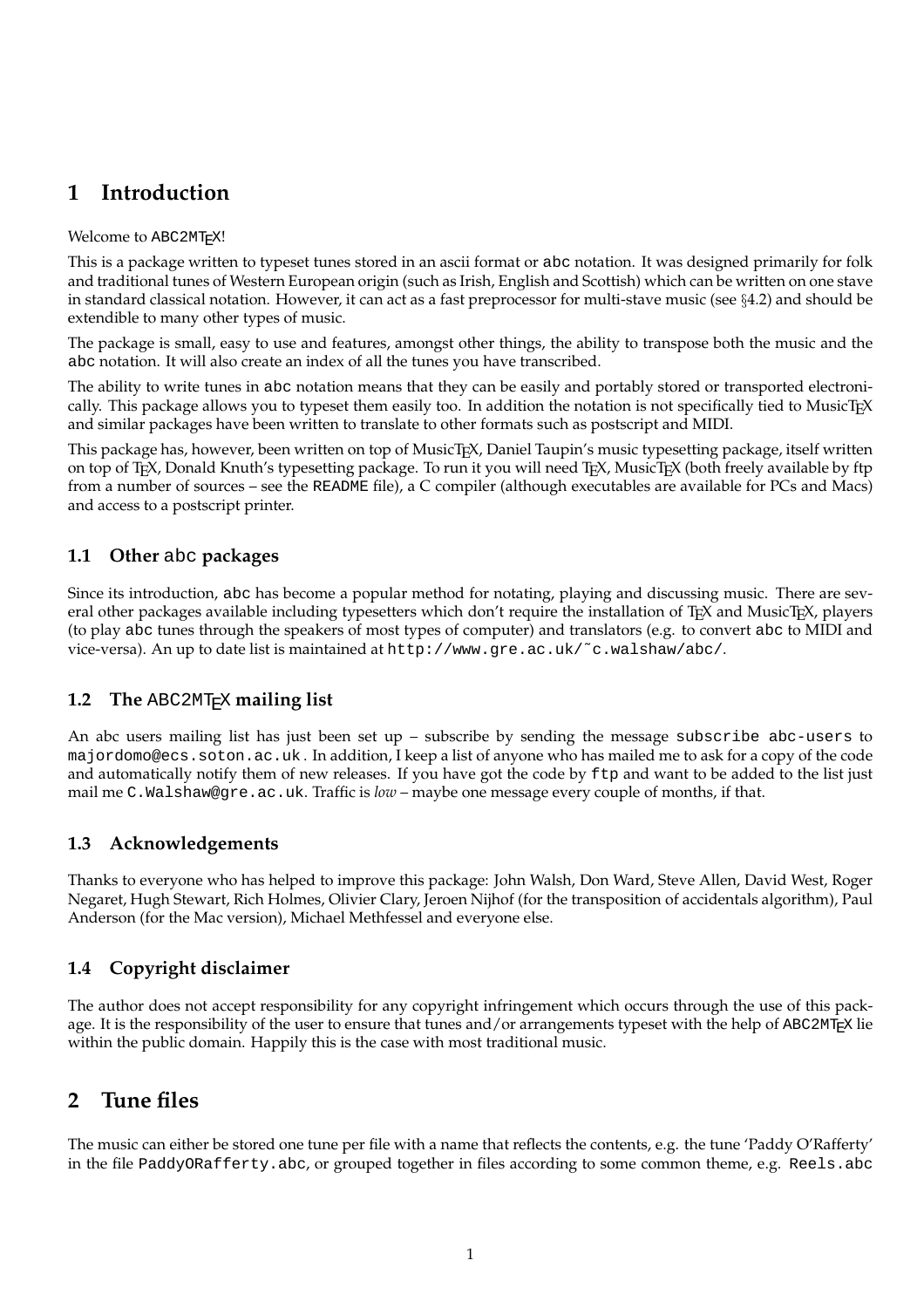contains Irish reels and English.abc has English tunes of all types. If the tunes are grouped then an index is useful and indeed indexing facilities are provided here (see the document index.tex). The example files, in particular English.abc, demonstrate typical file structures.

Each tune consists of a header and a body. The header, which is composed of information fields, should start with an  $X$  (reference number) field followed by a  $T$  (title) field and finish with a K (key) field. The body of the tune in abc notation should follow immediately after. Tunes are separated by blank lines.

## **2.1 Information fields**

The information fields are used to notate things such as composer, meter, etc. ... in fact anything that isn't music. Most of the information fields are for use within a tune header but in addition some may be used in the tune body, or elsewhere in the tune file. Those which are allowed elsewhere can be used to set up a default for the whole or part of a file. For example, in exactly the same way that tunebooks are organised, a file might start with  $M:6/8$  and  $R:Jigs, fol$ lowed by some jigs, followed by M: 4/4 and R: Reels, followed by some reels. Tunes within each section then inherit the M: and R: fields automatically, although they can be overridden inside a tune header. Finally note that any line beginning with a letter in the range A-Z and immediately followed by a: is interpreted as a field (so that line like  $E:$   $|$ , which could be regarded as an E followed by a right repeat symbol, will cause an error).

By far the best way to find out how to use the fields is to look at the example files (in particular English.abc) and try out some examples. Thus rather than describing them in detail, they are summarised in the following table. The second, third and fourth columns specify respectively how the field should be used in the header and whether it may used in tune body or elsewhere in the file. Certain fields do not affect the typeset music but are there for other reasons, and the fifth column reflects this; index fields only affect the index (see index.tex) while archive fields do not affect the output at all, but are just provided to put in information that one might find in, say, a conventional tunebook.

|                       | Can be used in: |      |           |         |                                    |
|-----------------------|-----------------|------|-----------|---------|------------------------------------|
| Field name            | header          | tune | elsewhere | Used by | Examples and notes                 |
| A:area                | yes             |      |           |         | A: Donegal, A: Bampton             |
| B:book                | yes             |      | yes       | archive | $B:O'$ Neill's                     |
| C:composer            | yes             |      |           |         | C:Trad.                            |
| D:discography         | yes             |      |           | archive | D:Chieftains IV                    |
| E:elemskip            | yes             | yes  |           |         | see §2.3.3                         |
| F:file name           |                 |      | yes       |         | see index.tex                      |
| G:group               | yes             |      | yes       | archive | G:flute                            |
| H:history             | yes             |      | yes       | archive | $H: This$ tune is said to $\ldots$ |
| I:information         | yes             | yes  | yes       | playabc | see the playabc user manual        |
| K:key                 | last            | yes  |           |         | K:G, K:DM, K:AMix                  |
| L:default note length | yes             | yes  |           |         | L:1/4, L:1/8                       |
| M:meter               | yes             | yes  | yes       |         | M: 3/4, M: 4/4                     |
| N:notes               | yes             |      |           |         | $N:$ see also O'Neill's - 234      |
| $0:$ origin           | yes             |      | yes       | index   | 0:I,0:Irish,0:English              |
| P:parts               | yes             | yes  |           |         | P:ABAC, P:A, P:B                   |
| $Q:$ tempo            | yes             | yes  |           |         | $Q: 200, Q: C2 = 200$              |
| R:rhythm              | yes             |      | yes       | index   | $R:R, R:$ reel                     |
| S:source              | yes             |      |           |         | S:collected in Brittany            |
| T:title               | second          | yes  |           |         | T:Paddy O'Rafferty                 |
| W:words               |                 | yes  |           |         | W: Hey, the dusty miller           |
| X:reference number    | first           |      |           |         | X:1, X:2                           |
| Z:transcription note  | yes             |      |           |         | Z:transcribed from photocopy       |

Some additional notes on certain of the fields:–

T – tune title. Some tunes have more than one title and so this field can be used more than once per tune – the first time will generate the title whilst subsequent usage will generate the alternatives in small print. The normal T<sub>E</sub>X accents (such as in caf\'e for producing café or in makazi\u ce for producing makaziče) can be used but will be stripped out of the index. The T: field can also be used within a tune to name parts of a tune – in this case it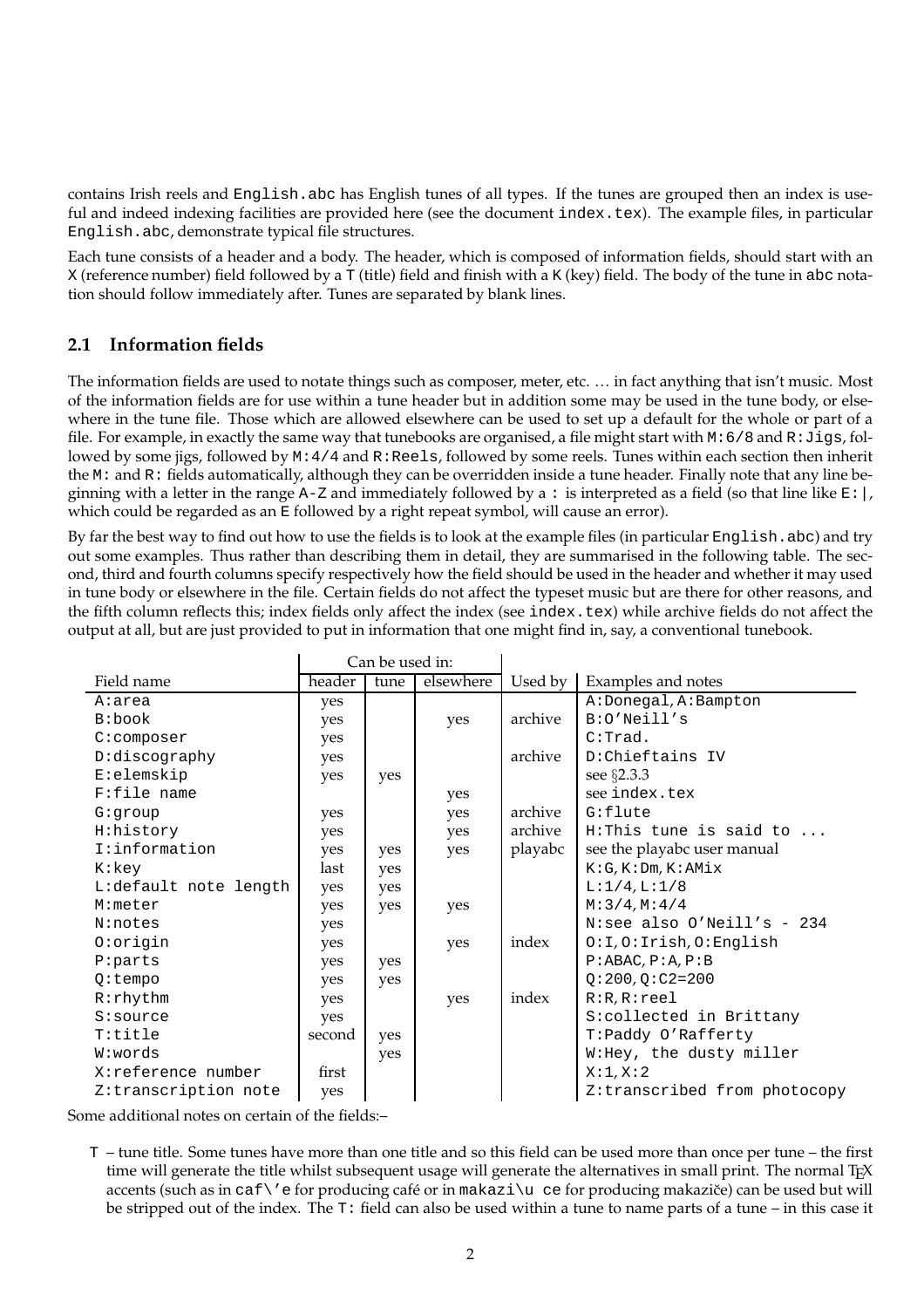should come before any key or meter changes.

 $K$  – key; the key signature should be specified with a capital letter which may be followed by a # or b for sharp or flat respectively. In addition, different scales or modes can be specified and, for example,  $K:F \perp y$ dian,  $K:C,K:C$ major, K:C ionian, K:G mixolydian, K:D dorian, K:A minor, K:Am, K:A aeolian, K:E phrygian and K:B locrian would all produce a staff with no sharps or flats. The spaces can be left out, capitalisation is ignored for the modes and in fact only the first three letters of each mode are parsed so that, for example, K:F# mixolydian is the same as K:F#Mix or even K:F#MIX. There are two additional keys specifically for notating highland bagpipe tunes;  $K:HP$  doesn't put a key signature on the music, as is common with many tune books of this music, while K:Hp marks the stave with F $\sharp$ , C $\sharp$  and G $\sharp$ . Both force all the beams and staffs to go downwards.

Finally, global accidentals can also be set in this field so that, for example,  $K: D = c$  would write the key signature as two sharps (key of D) but then mark every c as natural (which is conceptually the same as D mixolydian). Note that the there can be several global accidentals, separated by spaces and each specified with an accidental,  $\frac{1}{2}$ ,  $\frac{1}{2}$ , =, ˆ or ˆˆ, (see below) followed by a letter in lower case. Global accidentals are overridden by accidentals attached to notes within the body of the abc tune and are reset by each change of signature. See §2.3 for further notes on their use with ABC2MTFX.

- $L -$ default note length; i.e.  $L:1/4 -$ quarter note,  $L:1/8 -$ eighth note,  $L:1/16 -$ sixteenth,  $L:1/32 -$ thirty-second. The default note length is also set automatically by the meter field  $M$ : (see  $\S 2.2.3$ ).
- M meter; apart from the normal meters, e.g. M: 6/8 or M: 4/4, the symbols M: C and M: C | give common time and cut time respectively.
- P parts; can be used in the header to state the order in which the tune parts are played, i.e. P:ABABCDCD, and then inside the tune to mark each part, i.e. P:A or P:B.
- Q tempo; can be used to specify the notes per minute, e.g. if the default note length is an eighth note then Q:120 or Q:C=120 is 120 eighth notes per minute. Similarly Q:C3=40 would be 40 dotted quarter notes per minute. An absolute tempo may also be set, e.g. Q:1/8=120 is also 120 eighth notes per minute, irrespective of the default note length. The tempo may also be changed relative to the previous tempo;  $Q: n=m$  means that, from now on, a note value of *n* occupies the same time as a note value of *m* did previously. Both *m* and *n* must be prefixed by the pitch value C (which is ignored) to distinguish them from the earlier examples. For example, Q:C4=C6 slows down the tempo by a factor of 3/2; a note of length 4 takes exactly the same time as did a note of length 6 previously. When the meter changes from 4/4 (8 default notes per bar) to 6/8 (6 default notes per bar) a tempo change of  $Q:C3=C4$  is needed to keep the number of bars per minute the same, i.e. to maintain the pulse of the music.
- G group; to group together tunes for indexing purposes.
- H history; can be used for multi-line stories/anecdotes, all of which will be ignored until the next field occurs.

#### **2.2** abc **tune notation**

#### **2.2.1 Notes**

The following letters are used to represent notes:–



and by extension, the notes C, D, E, F, a' and b' are available. Notes can be modified in length (see  $\S 2.2.3$ ).

#### **2.2.2 Rests**

Rests are generated with a z and can be modified in length in exactly the same way as notes can.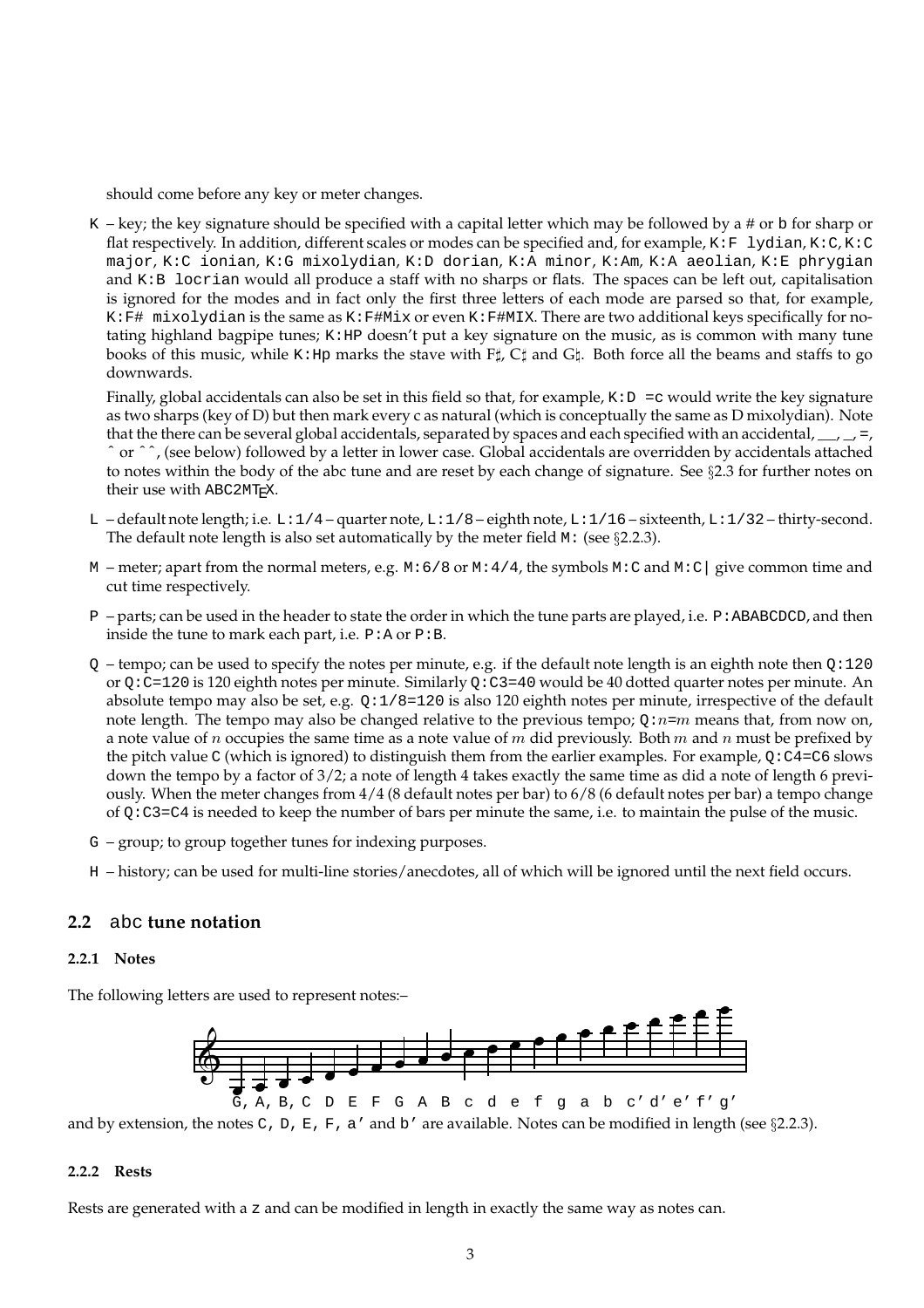#### **2.2.3 Note lengths**

NB Throughout this document note lengths are referred as sixteenth, eighth, etc. The commonly used equivalents are  $s$ ixteenth note = semi-quaver, eighth = quaver, quarter = crotchet and half = minim.

Each meter automatically sets a default note length and a single letter in the range  $A-G$ ,  $A-g$  will generate a note of this length. For example, in 3/4 the default note length is an eighth note and so the input DEF represents 3 eighth notes. The default note length can be calculated by computing the meter as a decimal; if it is less than 0.75 the default is a sixteenth note, otherwise it is an eighth note. For example,  $2/4 = 0.5$ , so the default note length is a sixteenth note, while  $4/4 = 1.0$ or  $6/8 = 0.75$ , so the default is an eighth note. Common time and cut time  $(M:C \cap M:C)$  have an eighth note as default.

Notes of differing lengths can be obtained by simply putting a multiplier after the letter. Thus in  $2/4$ , A or A1 is a sixteenth note, A2 an eighth note, A3 a dotted eighth note, A4 a quarter note, A6 a dotted quarter note, A7 a double dotted quarter note, A8 a half note, A12 a dotted half note, A14 a double dotted half note, A15 a triple dotted half note and so on, whilst in 3/4, A is an eighth note, A2 a quarter note, A3 a dotted quarter note, A4 a half note, ...

To get shorter notes, either divide them – e.g. in  $3/4$ ,  $A/2$  is a sixteenth note,  $A/4$  is a thirty-second note – or change the default note length with the L: field. Alternatively, if the music has a broken rhythm, e.g. dotted eighth note/sixteenth note pairs, use broken rhythm markers (see  $\S 2.2.4$ ). Note that A/ is shorthand for A/2.

#### **2.2.4 Broken rhythms**

A common occurrence in traditional music is the use of a dotted or broken rhythm. For example, hornpipes, strathspeys and certain morris jigs all have dotted eighth notes followed by sixteenth notes as well as vice-versa in the case of strathspeys. To support this abc notation uses a > to mean 'the previous note is dotted, the next note halved' and < to mean 'the previous note is halved, the next dotted'. Thus the following lines all mean the same thing (the third version is recommended):

```
L:1/16a3b cd3 a2b2c2d2
T:1/8a3/2b/2 c/2d3/2 abcd
L:1/8a>b c<d abcd
```
As a logical extension, >> means that the first note is double dotted and the second quartered and >>> means that the first note is triple dotted and the length of the second divided by eight. Similarly for << and <<<.

#### **2.2.5 Duplets, triplets, quadruplets, etc.**

These can be simply coded with the notation (2ab for a duplet, (3abc for a triplet or (4abcd for a quadruplet, etc., up to (9. The musical meanings are:

- (2 2 notes in the time of 3
- (3 3 notes in the time of 2
- (4 4 notes in the time of 3
- (5  $-5$  notes in the time of *n*
- (6 6 notes in the time of 2
- (7 7 notes in the time of  $n$
- (8 8 notes in the time of 3
- (9 9 notes in the time of  $n$

If the time signature is compound  $(3/8, 6/8, 9/8, 3/4,$  etc.) then *n* is three, otherwise *n* is two.

More general tuplets can be specified using the syntax ( $p:q:r$  which means 'put p notes into the time of q for the next r notes'. If q is not given, it defaults as above. If r is not given, it defaults to p. For example, (3:2:2 is equivalent to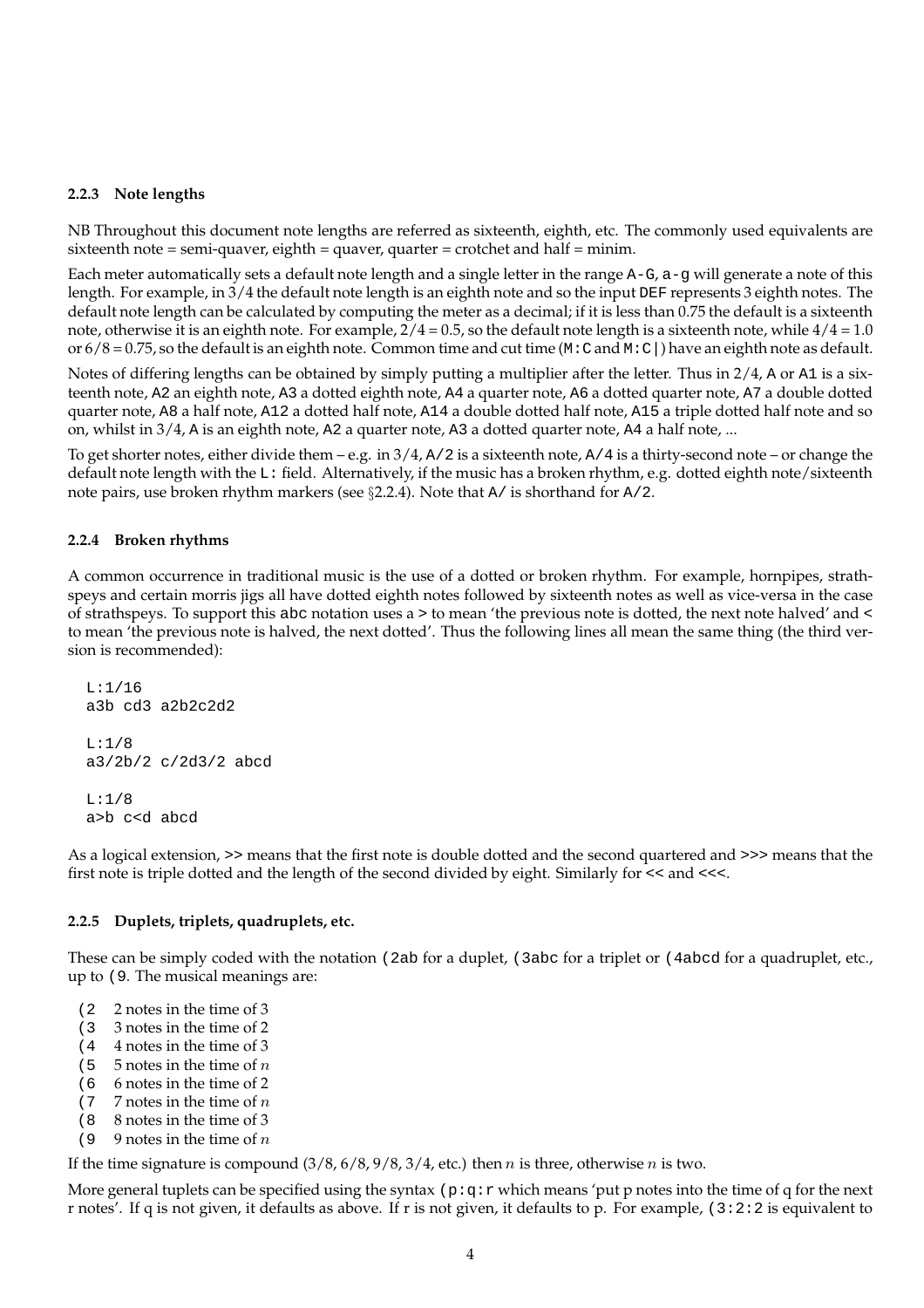$(3:2:2$  and  $(3:2:3$  is equivalent to  $(3:2, (3 \text{ or even } (3:2:$  . This can be useful to include notes of different lengths within a tuplet, for example (3:2:2G4c2 or (3:2:4G2A2Bc and also describes more precisely how the simple syntax works in cases like (3D2E2F2 or even (3D3EF2. The number written over the tuplet is p.

#### **2.2.6 Beams**

To group notes together under one beam they should be grouped together without spaces. Thus in 2/4, A2BC will produce an eighth note followed by two sixteenth notes under one beam whilst A2 B C will produce the same notes separated. The beam slopes and the choice of upper or lower staffs are generated automatically.

#### **2.2.7 Repeat/bar symbols**

Bar line symbols are generated as follows:

- | bar line
- | ] thin-thick double bar line
- | | thin-thin double bar line
- [ | thick-thin double bar line
- :| left repeat
- |: right repeat
- :: left-right repeat

Viz:–



#### **2.2.8 First & second repeats**

First and second repeats can be generated with the symbols [1 and [2, e.g. faf gfe|[1 dfe dBA: |[2 d2e dcB|]. When adjacent to bar lines, these can be shortened to  $|1$  and  $|2$ , but with regard to spaces  $|1$  is legal,  $|1$  is not.

#### **2.2.9 Accidentals**

The symbols  $\hat{ }$  = and \_ are used (before a note) to generate respectively a sharp, natural or flat. Double sharps and flats are available with ^^ and \_\_ respectively.

#### **2.2.10 Changing key, meter, and default note length mid-tune**

To change key, meter, or default note length, simply put in a new line with a  $K: M:$  or  $L:$  field, e.g.

```
ed|cecA B2ed|cAcA E2ed|cecA B2ed|c2A2 A2:|
K:G
AB|cdec BcdB|ABAF GFE2|cdec BcdB|c2A2 A2:|
```
To do this without generating a new line of music, put a  $\setminus$  at the end of the first line, i.e.

```
E2E EFE |E2E EFG |\n\setminusM:9/8
A2G F2E D2|]
```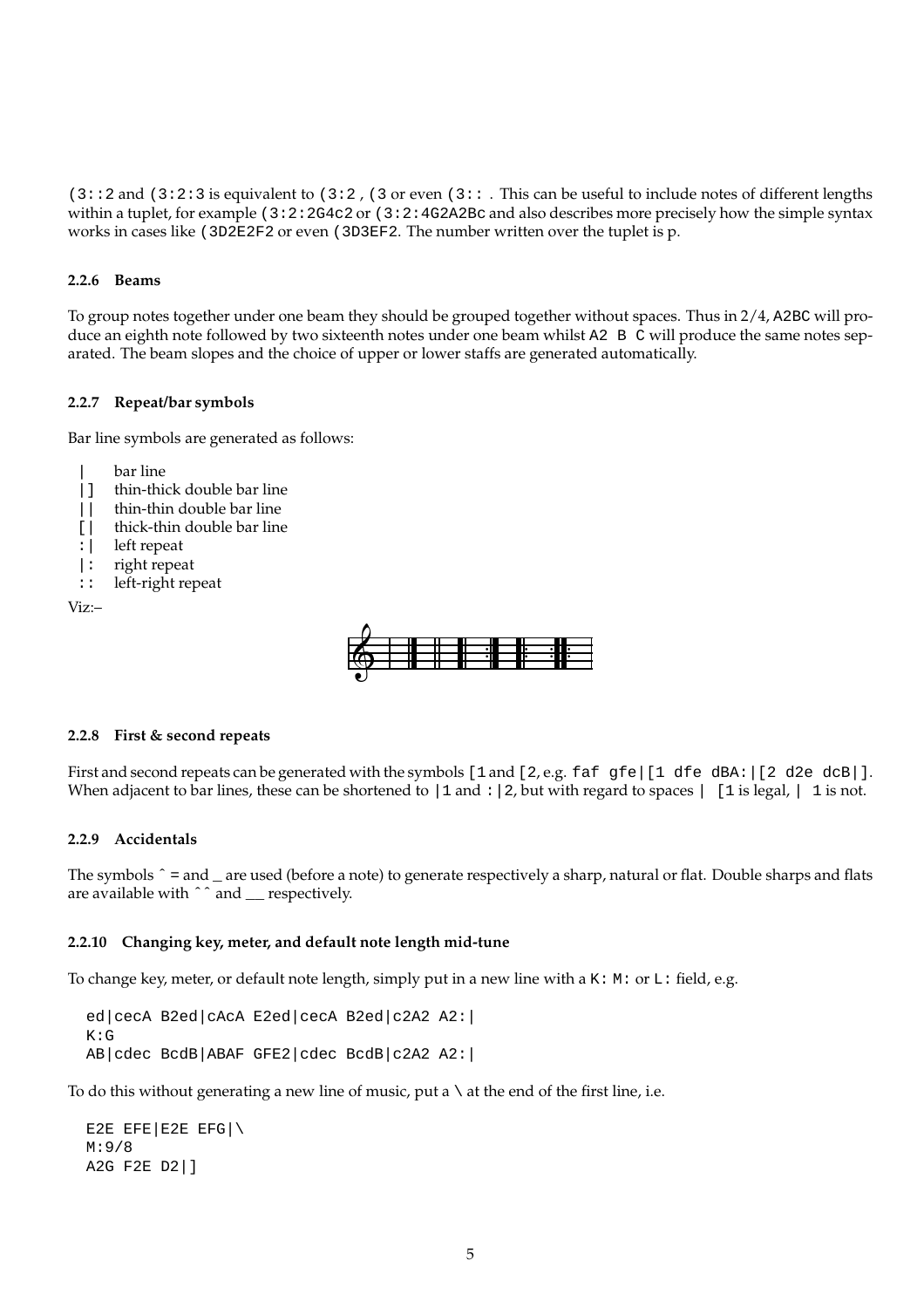#### **2.2.11 Ties and slurs**

You can tie two notes together either across or within a bar with a - symbol, e.g. abc-|cba or abc-cba. More general slurs can be put in with () symbols. Thus (DEFG) puts a slur over the four notes. Spaces within a slur are OK, e.g. ( $D \to F G$ ), but the open bracket should come immediately before a note (and its accents/accidentals, etc.) and the close bracket should come immediately after a note (and its octave marker or length). Thus (=b c'2) is OK but  $($  = b  $c'2$  ) is not.

The old notation, e.g.  $s$ DEFsG, can still be used by setting a user switch – see  $\S 2.3.1$ .

#### **2.2.12 Gracings**

Grace notes can be written by enclosing them in curly braces, {}. For example, a taorluath on the Highland pipes would be written {GdGe}. The tune 'Athol Brose' (in the file Strspys.abc) has an example of complex Highland pipe gracing in all its glory. Grace notes have no time value and so expressions such as  $\{a\}$  or  $\{a>b\}$  are not legal.

Alternatively, the tilde symbol ~ represents the general gracing of a note which, in the context of traditional music, can mean different things for different instruments, for example a roll, cran or staccato triplet

#### **2.2.13 Accents**

Staccato marks (a small dot above or below the note head) can be generated by a dot before the note, i.e. a staccato triplet is written as (3.a.b.c

For fiddlers, the letters u & v can be used to denote up-bow & down-bow, e.g. vAuBvA

#### **2.2.14 Chords & unisons**

Chords (i.e. more than one note head on a single stem) can be coded with [] symbols around the notes, e.g. [CEGc] produces the chord of C major. They can be grouped in beams, e.g. [d2f2][ce][df] but there should be no spaces within a chord. See the tune 'Kitchen Girl' in the file Reels.abc for a simple example.

If the chord contains two notes both of the same length and pitch, such as [DD], then it is a unison (e.g. a note played on two strings of a violin simultaneously) and is shown as note-head with both upward and downward stems.

The old notation, e.g. +CEGc+, can still be used by setting a user switch – see §2.3.1.

#### **2.2.15 Guitar chords**

Guitar chords can be put in under the melody line by enclosing the chord in inverted commas, e.g. "Am7"A2D2 . See the tune 'William and Nancy' in English.abc for an example.

#### **2.2.16 Order of symbols**

The order of symbols for one note is <guitar chords>, <accents> (e.g. roll, staccato marker or up/downbow), <accidental>, <note>, <octave>, <note length>, i.e. ~^c'3 or even "Gm7"v.=G, 2

Tie symbols, -, should come immediately after a note group but may be followed by a space, i.e. =G,2- . Open and close chord symbols, [], should enclose entire note sequences (except for guitar chords), i.e. "C"[CEGc] or "Gm7" [. =G,  $\hat{c}'$ ] and open and close slur symbols, (), should do likewise, i.e. "Gm7" (v. =G,  $2^{\hat{c} \hat{c}'}$  2)

#### **2.2.17 Comments**

A % symbol will cause the remainder of any input line to be ignored. The file English. abc contains plenty of examples.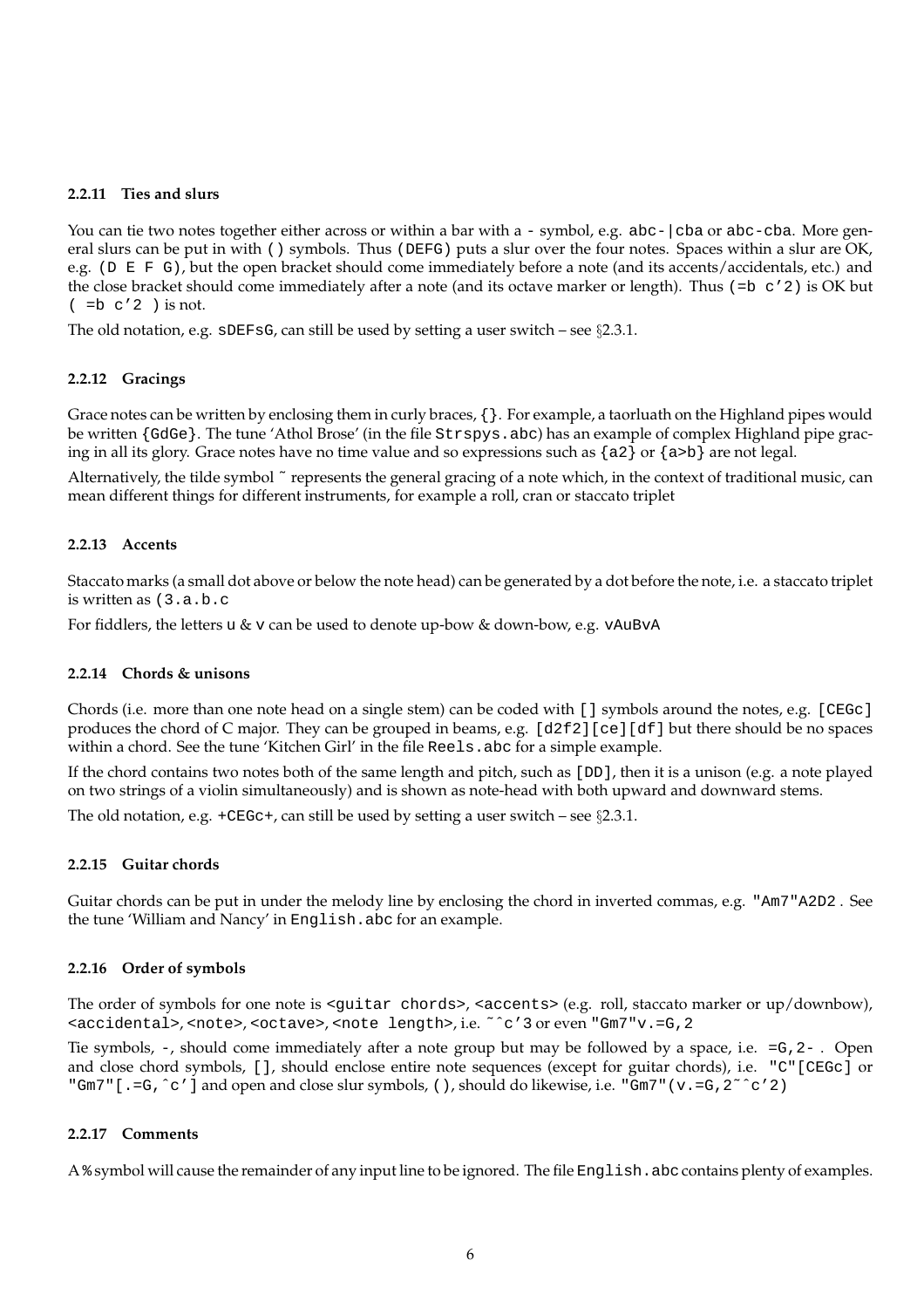#### **2.2.18 New notation**

The letters H-Z can be used to define your own new notation within a tune. Currently the way they are implemented (if at all) is extremely package dependent and so users are advised not to rely too heavily on them to include new features. Instead, if there is a feature or symbol that you need and which is not available it is better to press for it to be included as a part of the language. See  $\S2.3.2$  for how to use these symbols with ABC2MT<sub>E</sub>X.

#### **2.2.19 Line breaking & justification**

Generally one line of abc notation will produce one line of music, although if the music is too long it will overflow onto the next line. This can look very effective, but it can also completely ruin ties across bar lines, for example. You can counteract this by changing either the note spacing with the  $E:$  field (although currently this is package dependent) or break the line of abc notation. If, however, you wish to use two lines of input to generate one line of music (see, for example, the 'Untitled Reel' in Reels.abc) then simply put a  $\setminus$  at the end of the first line. This is also useful for changing meter or key in the middle of a line of music.

With most packages lines of music are right-justified. However, where this is not the case (e.g. when using MusicT<sub>E</sub>X), a \* at the end of each line of abc notation will force a right-justified line-break.

#### **2.3** ABC2MTEX **extensions**

The global accidentals which can be specified in the  $K$ : field are somewhat basic in their application. Firstly every specified note is marked with an accidental, rather than just the first of that note in each bar. Secondly, although global accidentals are overwritten by an accidental attached to a note this isn't done particularly intelligently. For example, for the key specification  $K:G = f$  every f is marked with a natural and if it was required to override one of these with a sharp, i.e. a ˆf within the abc of the tune, it would make sense for the output to have nothing by that f since the key signature automatically sharpens every f. However, in the current implementation, a sharp will appear.

By default, when using MusicT<sub>E</sub>X, lines of music are left-justified but not right-justified. There are two ways to overcome this; either with a  $*$  at the end of each line of abc notation as described above ( $\S2.2.19$ ) or by using the setting justify as described in  $\S 2.3.1$ .

Currently slurs and ties are only available with MusiXT<sub>E</sub>X (see  $\S 4.1$ ).

The code which handles chords, e.g. [ac], is a bit sensitive and you may need to fiddle around a bit with the order of the notes in the chord to get it looking right.

Within guitar chords ABC2MT<sub>E</sub>X only processes the first letter (and the second if it is a # or a b) of the character string in between the inverted commas and submits the rest to T<sub>E</sub>X as is. This means that in chords such as "F#m" or "BbMaj7" the sharp and flat symbols will be handled correctly and will even come out transposed correctly. Also, for chords with more than one or two letters, you may need to add some extra spacing (see  $\S 2.3.4$ ) in the tune to prevent two chords from overlapping. Finally, by default the letters appear below the staff; this can be changed with the user settings,  $\S 2.3.1$ .

#### **2.3.1 User settings**

Various user defined switches can be set in the file settings to customise the behaviour of the output. To set a switch just put the name of the switch on a line in settings. The switches are:–

justify – when using MusicT<sub>E</sub>X this switch right-justifies every line of music.

**gchords above** – puts guitar chords above the staff rather than below.

**autobeam** – for many common meters, the code can, if required, try to ensure that beams contain the 'right' number of beats. For example, in 6/8 double jigs, each bar normally contains two beams of three eighth notes, or equivalent and so with autobeaming set, the input abcdef will produce exactly the same output as abc def; two beams of 3 eighth notes. By default, i.e. with autobeaming off, the input abcdef produces one beam of 6 eighth notes.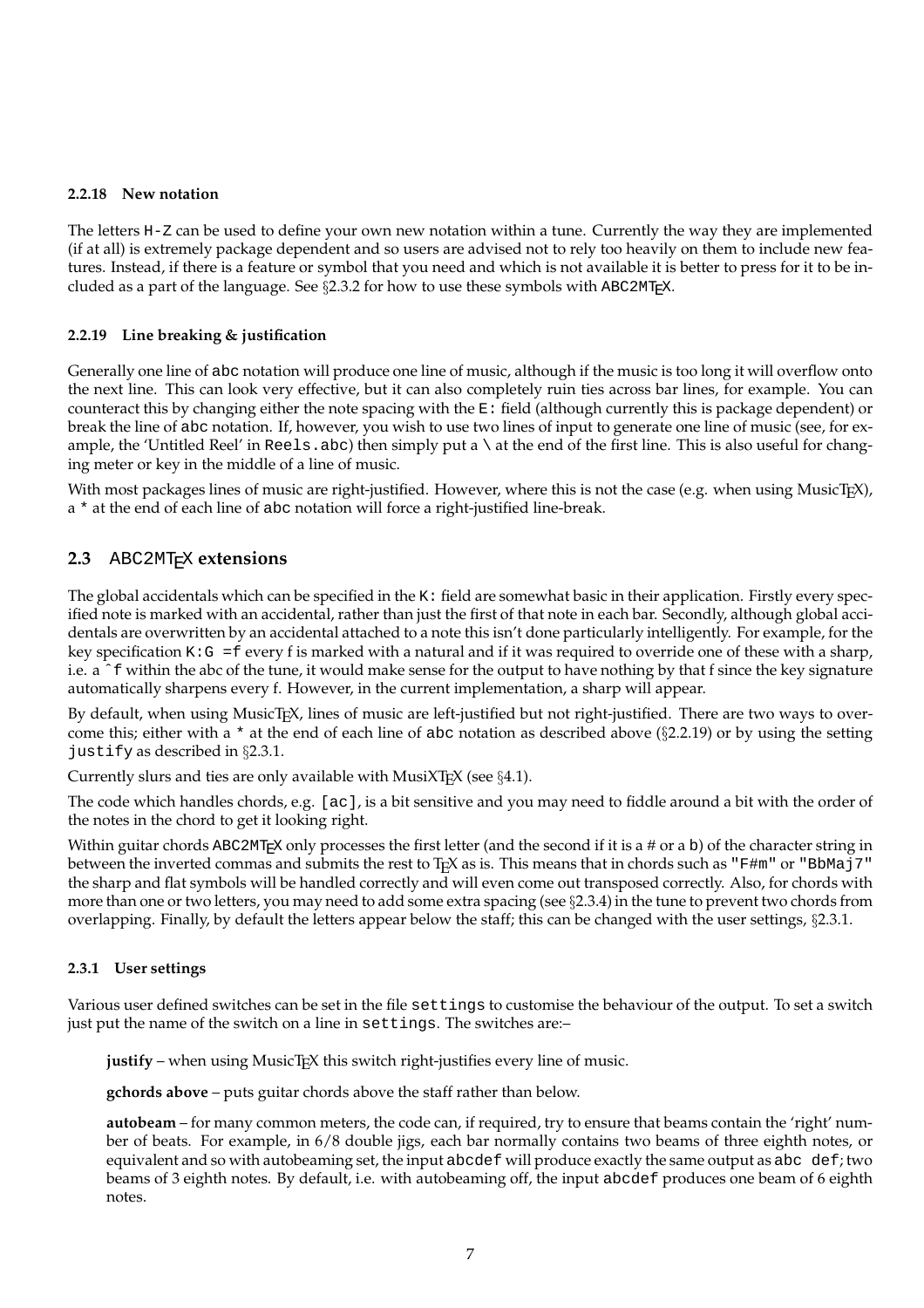**oldrepeats** (for backwards compatibility) – gives the old output from [1 & [2 for both [1, [2, |1 and :|2.

**oldchords** (for backwards compatibility) – forces the code to recognise the old notation ++ for chords as well as the new  $[$  ] – e.g. +CEGc+ will give the same output as  $[CEGC]$ .

**oldslurs** (for backwards compatibility) – forces the code to recognise the old notation s.s for slurs as well as the new (.) – e.g. sDEFsG will give the same output as (DEFG).

#### **2.3.2 New notation**

The new notation letters, H-Z, have been provided because of demand by users to add extra symbols into the manuscript and each letter can generate 3 different commands, depending on how it is used.

In the simplest form, the input S will produce a \userS in the output; \userS should then be defined by the user either in header.tex or even in the abc file and could, say, be used to produce a horizontal space by defining \def\userS{\qsk}. In a similar manner, if using MusiXTEX, you could mark bars as the final repeats (in the same way as  $|1$  marks them as first repeats) by using L and defining  $\det\text{sech}\$ .

More complicated use occurs when the input letter is combined with a note (ABCDEFGacbdefg). In this case the letter P, say, produces either  $\text{userPu}$ . or  $\text{userP1}$ . depending on whether the following note is in an upper or lower beam. The argument  $\{\cdot\}$  is the MusicT<sub>E</sub>X note pitch. An example use could be to mark a note with some accent, e.g. a V above the note head, and in this case the command would be defined

\def\userPl#1{\zcharnote#1{\raise5pt\hbox{\$\vee\$}}}%

N.B. To use a T<sub>E</sub>X command combined with a note, the command letter must be in the same place as the other note attributes (i.e. after a guitar chord and before an accidental – see §2.2.16). Thus, in the input  $J$  A or  $J$  "Am"A, the  $J$  will produce the output \userJ. Also it is possible to have more than one  $TrX$  command per note (e.g. HIA will produce two user commands combined with the note.

It is, of course, possible to write T<sub>E</sub>X commands for anything, including sequences of notes, but the author *strongly* recommends that they are not used for this purpose and, in general, used sparingly. The reasons for this are twofold; firstly one of the strengths of abc notation is that it can be fairly easily understood by humans – this may not be the case if it is peppered with extra letters. Secondly, the user commands will be ignored by other packages such as playabc, so any notes or other musical marks normally understood by playabc will be present in the printed output but missing from the sound output.

#### **2.3.3 Internote spacings**

The internote spacing is set by the information field E. As the format is currently set up,  $E:8 \& E:7$  can be used to squeeze long tunes up a bit and  $E:10$  and above to stretch short tunes. Using  $E:6$  really looks a bit too cramped.

#### **2.3.4 TEX input**

If there is a line in a tune file beginning with a  $\backslash$ , it is put directly into the output file (music.tex). For example, you can use  $\q$ sk to get small horizontal space within a tune and  $\bigcup$  skip or  $\medspace$  medskip to get vertical space. This is acceptable input anywhere except within tune headers.

#### **2.4 Examples**

Examples are provided for most of the possibilities above. They can be found in:–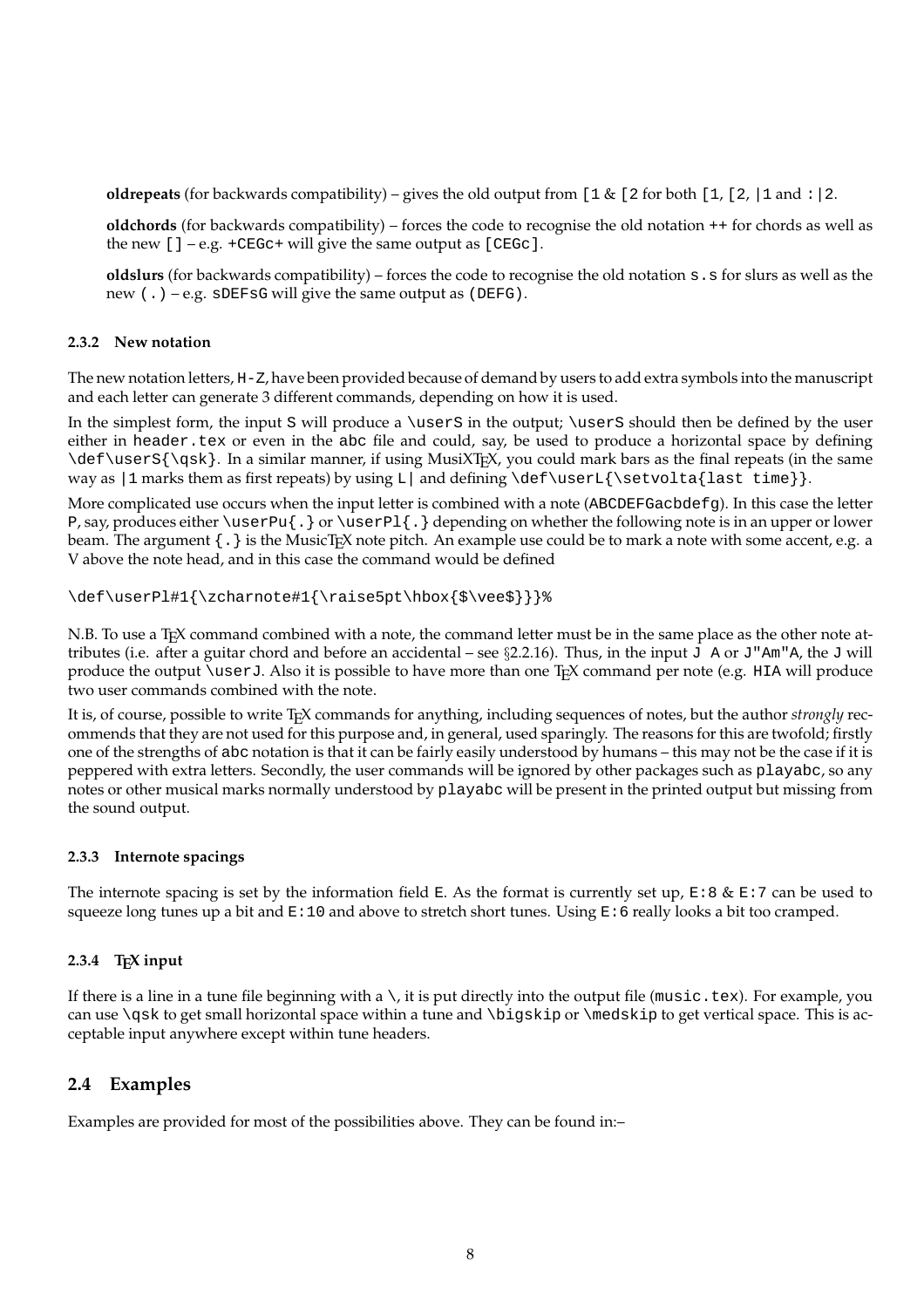| Example                               | File & Number | Section |
|---------------------------------------|---------------|---------|
| Information fields                    | English: 3    | 2.1     |
| Broken Rhythm                         | Strspys:1     | 2.2.4   |
| <b>Triplets</b>                       | Strspys:1     | 2.2.5   |
| First & Second Repeats                | Jiggs:1       | 2.2.8   |
| Line Breaking                         | English:1     | 2.2.19  |
| Changing key mid-tune                 | Reels:1       | 2.2.10  |
| Changing meter mid-tune               | English:2     | 2.2.10  |
| Changing default note length mid-tune | English:3     | 2.2.10  |
| Gracings                              | Strspys: 2    | 2.2.12  |
| Chords                                | Reels:2       | 2.2.14  |
| Guitar Chords                         | English: 3    | 2.2.15  |
| Internote spacings                    | Strspys: 2    | 2.3.3   |

## **3 Running** abc2mtex

Run the program with the command abc2mtex. You will be prompted to choose tunes with the line

select tunes:

Typically you might respond with English:1-3,5,9-which will select tunes numbered 1, 2, 3, 5 and 9 onwards from the file English. Just entering English or English:- will select all the all the tunes from English. Note that there should be no spaces anywhere in this input.

Alternatively, all the input can go in the command line, e.g. abc2mtex English:1-3,5,9- Jigs:-10 and the program will even read from the standard input, e.g. abc2mtex -, which is useful to pipe in the results of a search (see index.tex). Also, if the filename extension is .abc then you don't need to type that in -e.g. the input Reels:1-10 will open the file Reels.abc (if the file Reels doesn't exist). When the program has finished formatting the chosen tunes (a matter of seconds) it will prompt you again with a select tunes. To quit the program simply hit return (or q or quit) at this prompt.

Finally, if you want to keep processing the same tunes over and over again you can store a list of their files and reference numbers in another file and run the code with this file as an input (to save typing it in again). There is an example in the following section.

## **3.1 TEX input**

If at the prompt

select tunes:

you enter a line beginning with a  $\backslash$ , it is put directly into the output file (music.tex). This is a good way of putting things like page headings directly into the document, e.g. something like

```
\headline{ENGLISH TUNES \hfil \folio}
```
will generate a header and page number for each page.

This sort of input can then be stored in a file to save the format of particular documents. For example, you could store

```
\headline{FLUTE MUSIC \hfil \folio}
\centerline{REELS}
Reels:1-9
\vfill\eject
\centerline{JIGS}
Jigs:1-4
```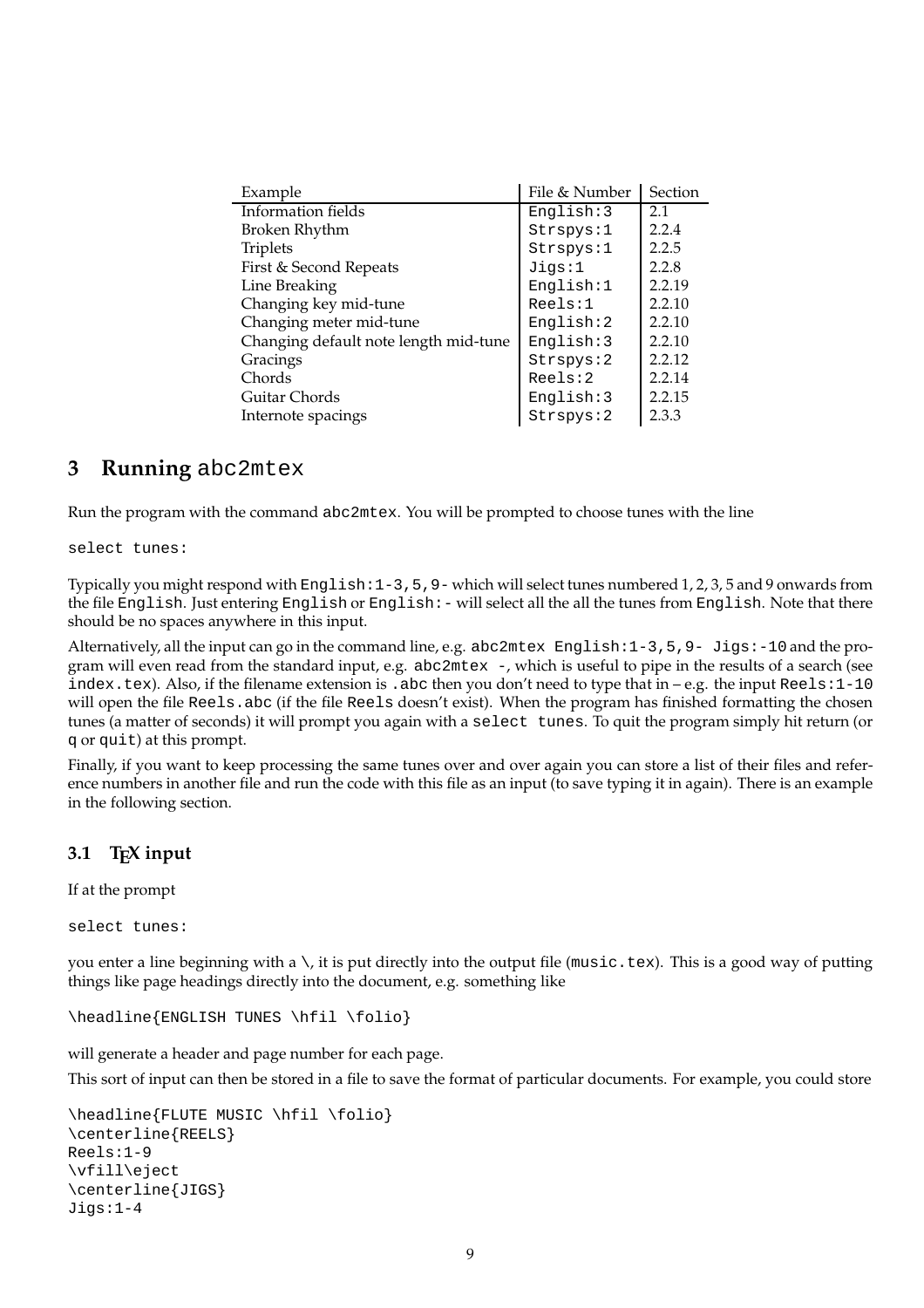in a file and then run

abc2mtex < file

Note that the  $\forall$ fill $\equiv$ ct causes a page break and the  $\land$ folio generates page numbers.

#### **3.2 Command line options**

By default, abc2mtex outputs MusicT<sub>E</sub>X to the file music.tex but this can be changed with the use of command line options. Thus abc2mtex -i creates an index of all the files in the file index and can even include the first two bars of each tune in abc notation (see index.tex), while abc2mtex -x produces MusiXTEX output in music.tex (see §4.1). The option  $-t$  will transpose some or all of the tunes, §3.3. The output file can be set with the  $-$ o option, e.g. abc2mtex -o Jigs.tex Jigs.abc. It also possible to use combinations of options, e.g. abc2mtex -x -t to produce transposed MusiXT<sub>E</sub>X output, but they must all come before the first input filename.

#### **3.3 Transposing tunes**

If you select the option  $-t$ , you will be prompted at every tune by

Transpose?

You should enter here the change in the number of sharps and flats you wish to make. For example, if the tune is in G (1 sharp) and you wish to transpose it up to A (3 sharps) you would enter +2 or just 2. Flats are counted negatively so that to transpose from G to F (1 flat or  $-1$ ) you would enter  $-2$ .

If you have chosen to transpose the tune, i.e. entered anything other than 0 you will then be prompted by

Note offset?

which is just the number of line and spaces that each note must move. Thus going from G to A is just moving every note up one and so you would enter +1 or 1 whilst G to F would require -1. Note that something like changing from E $\flat$  (3 flats) to E (4 sharps) has note offset 0.

Alternatively, at the Transpose? prompt, you can enter the interval, e.g. ˆ5 means transpose up a fifth. Possible intervals are shown in the table below.

|                            |               | change                   | note   |
|----------------------------|---------------|--------------------------|--------|
| input                      | transposition | in $\sharp$ / $\flat$ 's | offset |
| $\hat{2}$                  | up tone       | $+2$                     | $+1$   |
| $\hat{5}$                  | up fifth      | $+1$                     | $+4$   |
| $-4$                       | down fourth   | $+1$                     | $-3$   |
| $\overline{\phantom{a}}^8$ | up octave     |                          | $+7$   |
| - 8                        | down octave   | 0                        | $-7$   |
| $\overline{^{\sim}}$ 4     | up fourth     | $-1$                     | $+3$   |
| - 5                        | down fifth    | $-1$                     | $-4$   |
| $\overline{2}$             | down tone     | -2                       |        |

As well as generating transposed MusicT<sub>E</sub>X output in the file music.tex, the  $-$ t option also puts transposed abc notation in the file transpose.abc. This is useful if you want to save the transposed version and abc2mtex can be run on this file.

Finally to transpose all of the selected input tunes the transposition and note offset can be entered on the command line with abc2mtex -t:<transpose>:<note offset> or abc2mtex -t:<interval>. For example, to transpose everything down a fourth, use abc2mtex -t: 4 or abc2mtex -t:1:-3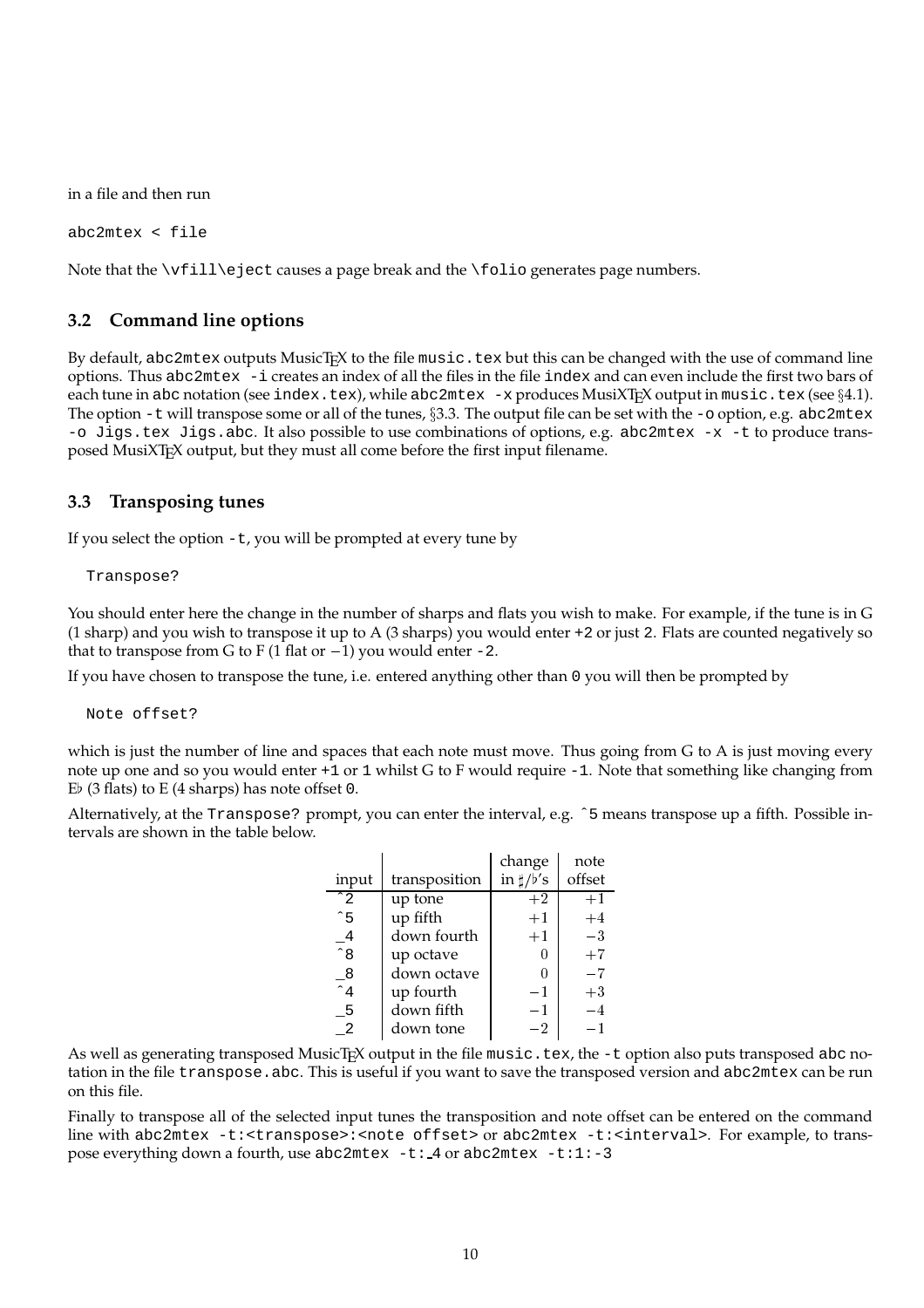## **3.4 Running MusicTEX**

Once you have created music.tex, simply run tex music.tex. This will produce a file music.dvi which can be viewed (e.g. with xdvi) or converted into postscript (e.g. with dvips). The viewing/printing will depend on your system.

## **3.5 Customising the output**

The file header.tex contains most of the parameters which decide the way the printed music looks. If you want to customise the music output this is the first place you should start. Brief instructions are contained in this file and an example of how it could be set up contained in header1.tex. To try this out copy header.tex to somewhere safe and then copy header1.tex to header.tex. Experiment!

## **3.6 Using make**

If you are on a system that has the make command there are a number of shortcuts available. For example, entering make English.ps will run abc2mtex, TEX and dvips on English.abc and put the results in English.ps (though you may need to modify the Makefile to suit your system). To tidy up at the end of a session, simply type make tidy, although be warned that this will remove the files music.tex, transpose.abc and index.

## **4 Extensions**

## **4.1 MusiXTEX**

MusiXT<sub>E</sub>X is a recent enhancement to MusicT<sub>E</sub>X available at various ftp sites (see the README file). Currently it is in beta test phase and there are two versions available; see the file Changes for compatibility of versions. It is a three pass system – you run tex music, then musicflx music and then tex music again – and this extra processing allows some nice features to be built in such as proper slurs. It also runs considerably faster than MusicTEX. The abc notation isn't affected but the main changes in the output should be that:

- The music is automatically right-justified.
- $\bullet$  Tuplets will have a slur marker by them and other slurs (see  $\S 2.2.11$ ) are now possible.

To generate MusiXT<sub>E</sub>X output simply run abc2mtex with the command line option  $-x$ .

## **4.2 Multi-stave output**

A simple amendment has been made to the code to allow the generation of multi-stave music. Specifically, the character  $\&$  is carried straight through to the T<sub>E</sub>X output and the characters  $\&&$  produce a \enotes\notes pair. Thus the input DEFG & ABcd && A4 & e2 c2| produces:



To explain this to those unfamiliar with MusicT<sub>E</sub>X, the DEFG are put on the lowest stave. The  $\&$  then tells MusicT<sub>E</sub>Xto move up a stave, where it puts the ABcd. The first notes of each group are aligned. The && (or a bar line) moves the